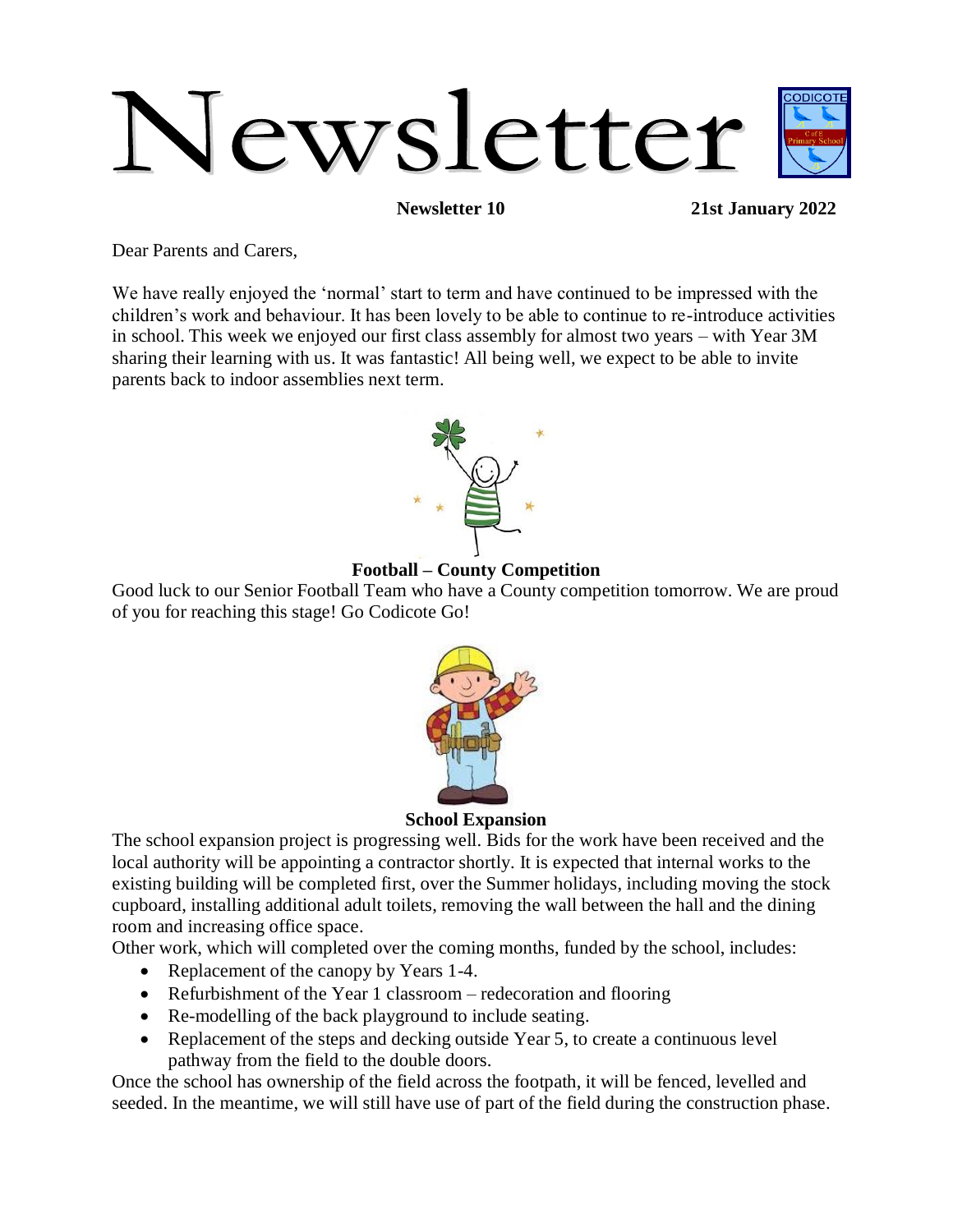A [School Expansion page](https://codicote.herts.sch.uk/our-school/school-expansion/) has been added to our school website; this will be updated regularly as more information becomes available. If you have any queries, please do not hesitate to contact me.



**School Grounds – Can you help?**

The children really enjoy the Forest Schools programme, and we would like to extend this further. So, we have started developing a woodland area on our school site in the bottom corner of the school field, for children to use in different areas of the curriculum. We have been growing small trees which are now ready to plant and have funding for larger trees. Mrs Ogle has been busy drawing up plans.

At the moment, the area we want to use is quite wild with lots of brambles, which need to be cleared before we can make a start. Once we have the ground work completed, we can move ahead with planting, and the area can be left to grow, during the building period. Although our children are amazing, this is beyond their capabilities! If this is something you would be able to help us with, we would love to hear from you.



#### **Dates**

After sending out the newsletter I noticed that a date was incorrect. The Year 6 Transition Day to secondary school actually takes place on Thursday 14<sup>th</sup> July. Children spend the day at their new schools, and the other year groups have time with their new teachers. Further dates for your diary are included in the PTFA section below.



#### **PTFA**

Thank you very much for your very generous support of our events before Christmas, which raised funds to pay for the coaches to the pantomime. As well as sponsoring larger items, we also contribute towards resources, equipment and events which enhance the children's learning. All of the outdoor apparatus, as well as the minibus, have been paid for by the PTFA.

We are now fundraising for a new trim trail, which will be installed on the field once the building work has been completed. The trim trail is very popular and used by all classes when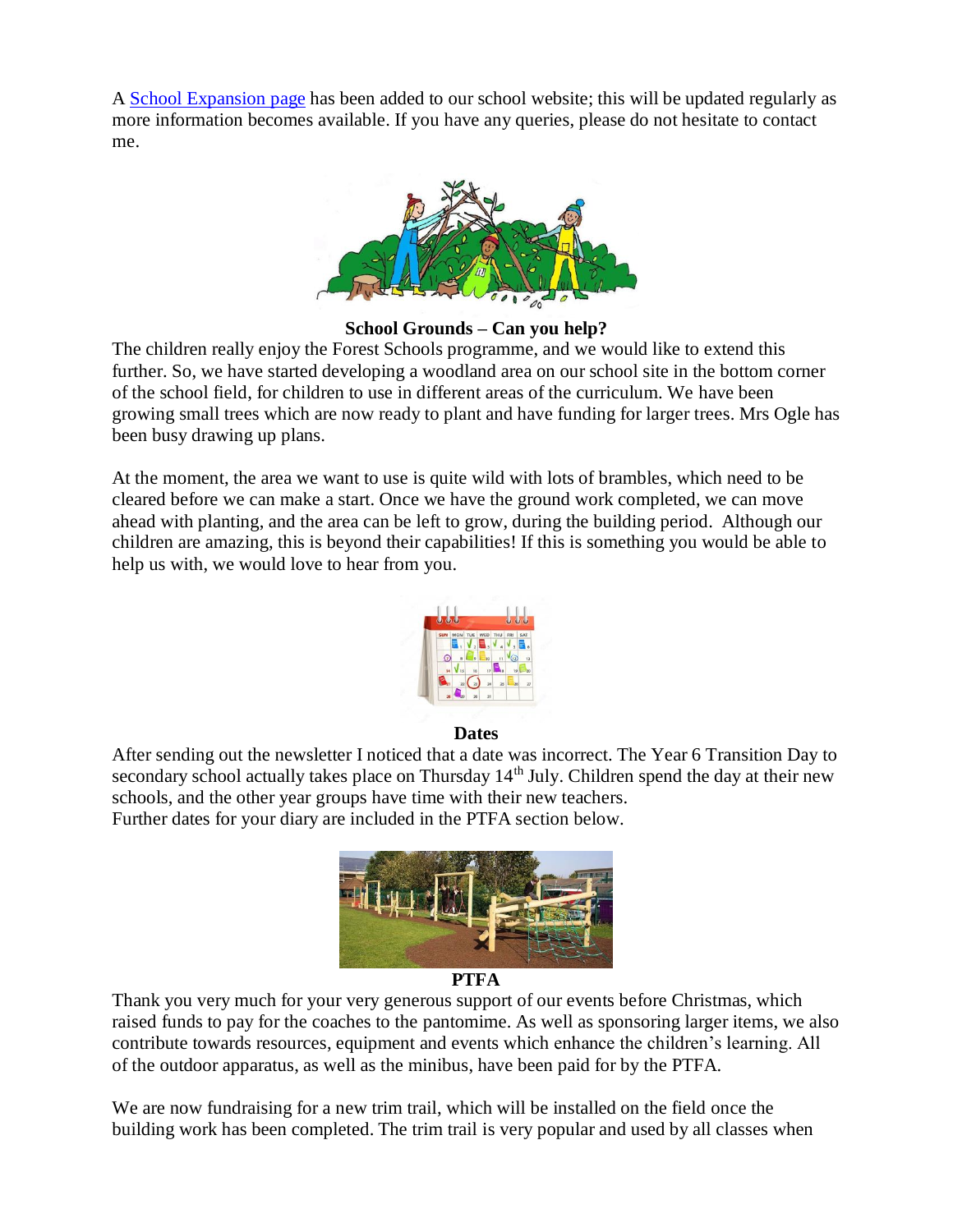they are on the field. However, it has been in place for a long time and, section by section, we have had to remove it as parts have become rotten. The School Council children have been looking at different options, and have found an exciting range of pieces which can be included. All of these have a high play value, as well developing key skills, and include sections accessible by anyone with limited mobility.

We have planned a number of events for the coming months these include:

| Big Breakfast: Bacon rolls, pastries, hot and cold drinks – a great<br>way to start a Friday morning! All offers of help welcome! | $8:30$ a.m. $28th$ January                                           |
|-----------------------------------------------------------------------------------------------------------------------------------|----------------------------------------------------------------------|
| <b>PTFA Meeting:</b> Come along and help us to plan the events you<br>and your children would like to come to.                    | 7:00 p.m. $3rd$ March                                                |
| <b>Mothering Sunday Shopping:</b> Children can shop in a family<br>group, or on their own to buy a gift for their parent.         | a.m. $25th$ March                                                    |
| <b>Children's Night Out!</b> Disco if covid restriction allow, or Film<br>night.                                                  | 5:30 p.m. or 6 p.m.<br>depending on event,<br>25 <sup>th</sup> March |
| <b>Summer Do!</b> Barbecue, bar & live music                                                                                      | 6.30 p.m. $25^{th}$ June                                             |

We also plan on holding a Spring Raffle – any donations of prizes would be much appreciated.

Last term, we received match funding from the company one of our parents works for and this doubled the amount we raised at Film Night. If this is something your company does, we would be delighted to hear from you.



**Lost Property**

We have a number of brand new fleeces and sweatshirts in lost property without names. If your child has recently lost any items of uniform, it is worth checking in the boxes by the double doors between Year 4 and 326.

Please could you check to ensure your children's clothes and shoes are named. We have approximately 2,760 items of clothing coming into school each day and hope to send the same number home – hopefully matched to the right children. Any help with this is greatly appreciated!